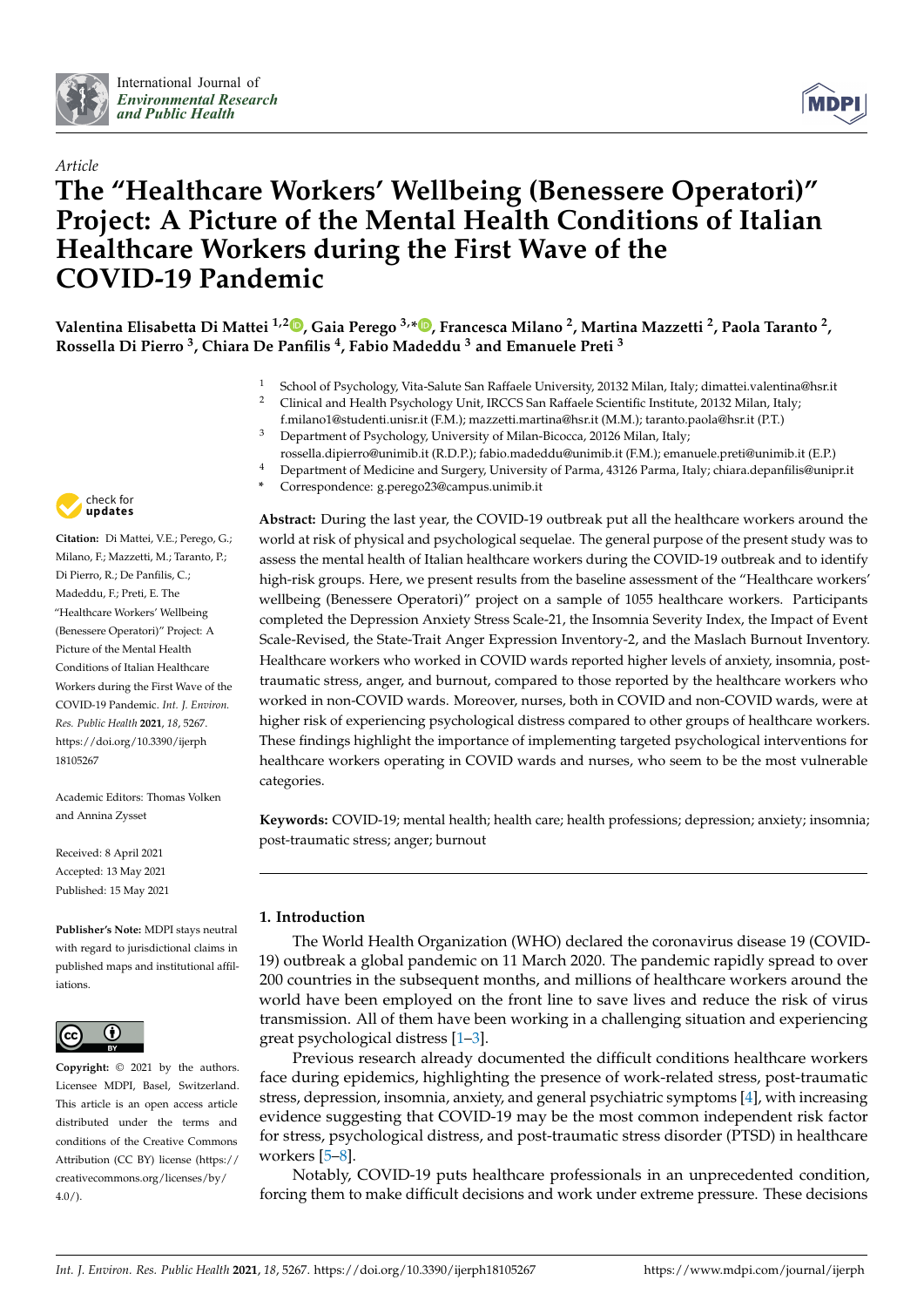entail distributing scarce resources to similarly vulnerable patients, reconciling their own physical and mental health needs with those of patients, matching their desire and responsibility to patients with those of family and friends, and treating all seriously ill patients with limited or inadequate resources [\[2\]](#page-9-5). Moreover, the non-quantifiable numbers of patients with critical conditions, the unpredictable course of the disease, the high morbidity and mortality rates, and the lack of defined therapies have generated feelings of fear and helplessness in healthcare workers, severely affecting their mental health conditions [\[5,](#page-9-3)[7\]](#page-9-6) and causing feelings of irritability, frustration, and anger [\[9\]](#page-9-7). In particular, increased workload and job deterioration could exacerbate healthcare workers' state of anger [\[10,](#page-10-0)[11\]](#page-10-1)

Therefore, healthcare workers are at risk not only of detrimental physical effects from COVID-19, but also of harmful psychological sequelae [\[12,](#page-10-2)[13\]](#page-10-3). On the one hand, the literature reports several risk factors for healthcare workers' mental health, including female gender, age <40, low income, a higher number of family/home stressors, isolation from family, poor supervisor and organizational support, high workload, working in unsafe settings, time pressure, working with COVID-19 patients, being part of the nursing staff, fewer years of working experience, history of organic and mental illness, higher avoidance strategies, and lower positive attitude  $[5-7,14-16]$  $[5-7,14-16]$  $[5-7,14-16]$ . On the other hand, the presence of children, a strong social and family network, team cohesion and shared responsibility among colleagues, adequate personal protective equipment, the use of humor and planning as coping strategies, and the ability to talk to someone about their experiences seem to be protective factors for healthcare workers' mental health [\[5](#page-9-3)[,6](#page-9-8)[,14](#page-10-4)[–16\]](#page-10-5). Similar findings have been reported in Italian samples [\[17–](#page-10-6)[22\]](#page-10-7).

Furthermore, the literature extensively highlights differences in mental health among different categories of healthcare workers, both during previous epidemics [\[4](#page-9-2)[,5\]](#page-9-3) and during the COVID-19 outbreak [\[7,](#page-9-6)[15](#page-10-8)[,23](#page-10-9)[,24\]](#page-10-10). In particular, nurses reported higher levels of anxiety, depression, and PTSD symptoms than did other groups of healthcare workers and clerical staff [\[5,](#page-9-3)[7](#page-9-6)[,15](#page-10-8)[,24\]](#page-10-10). These differences are probably related to the amount of time spent in contact with patients [\[25\]](#page-10-11).

In light of the extreme importance of this topic, we conducted a web-based longitudinal survey to examine the psychological impact of the COVID-19 pandemic on a sample of Italian healthcare workers involved in the management of the pandemic. In this contribution, we present baseline findings of the "Healthcare workers' wellbeing (Benessere Operatori)" project. The project consists of a first baseline assessment, conducted between 9 May 2020 and 13 July 2020, aimed at collecting data on levels of psychological distress, as well as on related socio-demographic, situational, and personal factors that can affect individuals' psychological response to the COVID-19 pandemic to identify high-risk groups. A second phase of the study was conducted in December 2020 and a third phase will be conducted at the end of May 2021 to test long-term psychological consequences of the pandemic.

### **2. Materials and Methods**

#### *2.1. Participants and Procedure*

The study was conducted according to the guidelines of the Declaration of Helsinki and approved by the Ethics Committee of the University of Milan-Bicocca (protocol n. 0024531/20), the Ethics Committee of the IRCCS San Raffaele Scientific Institute (protocol n. 109/2020), and the Ethics Committee of the Parma Local Health Authority (protocol n. PG0019826\_2020).

We conducted a baseline assessment between 9 May and 13 July 2020, after the main peak of COVID-19 outbreak in Italy. We spread information about the study [\(www.benessereoperatori.com,](www.benessereoperatori.com) accessed on 9 May 2020) by contacting national healthcare workers' professional boards and associations, posting pamphlets inside hospitals, and through campaigns on social networks. After reading the informed consent, participants voluntarily completed an online survey administered through Qualtrics. We assessed participants' socio-demographic characteristics, working conditions, individual perception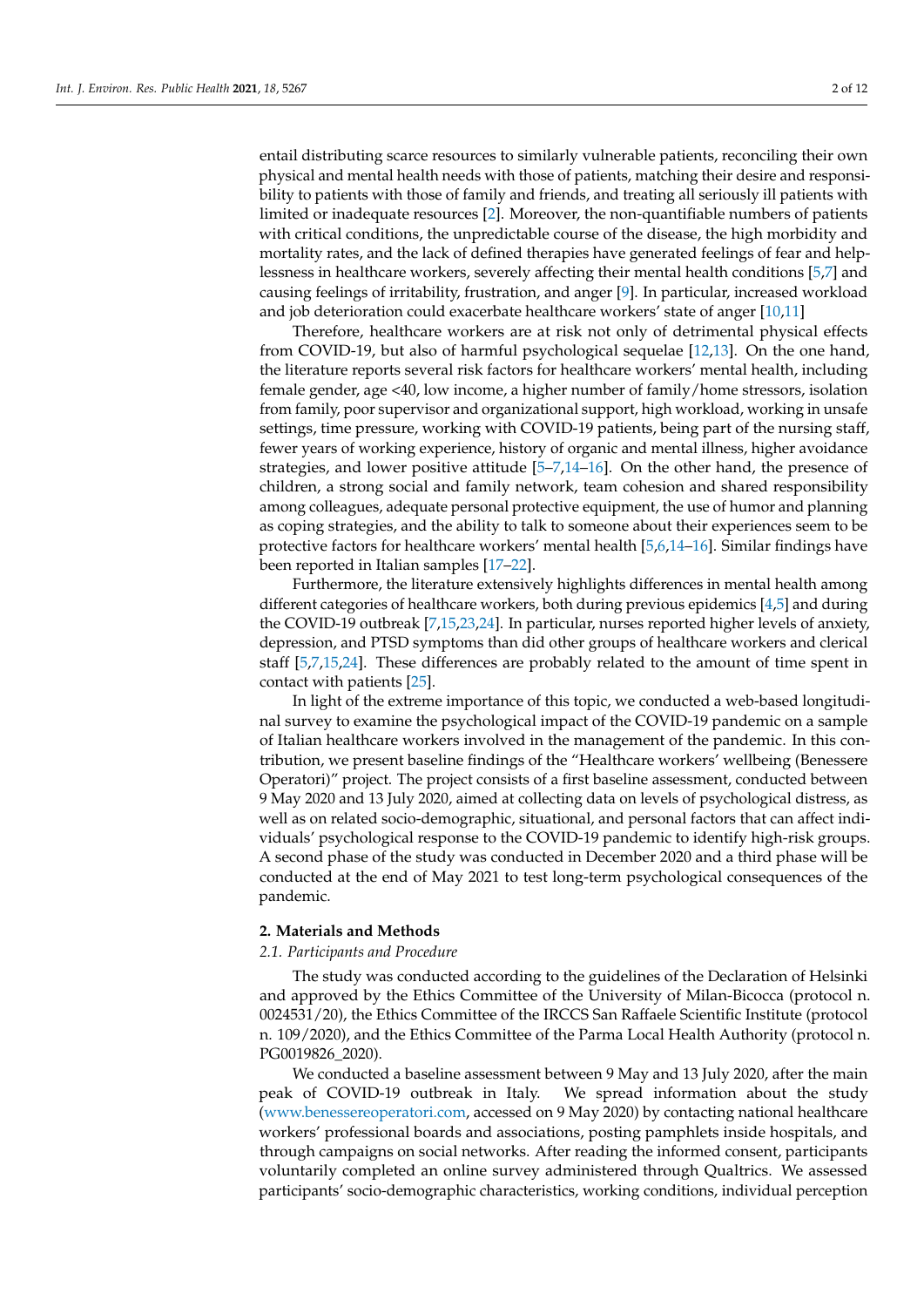of the COVID-19 situation, anxiety, depression, and insomnia symptoms, post-traumatic stress, state anger, and burnout levels. The baseline battery also included a measure of coping strategies and perceived social support. However, we did not examine these variables in the current work.

The initial dataset included 1090 participants. Thirty-five participants declared that they had not been working during the past three months; therefore, they were excluded from the analyses, resulting in a final sample of 1055 participants (75.70% females, *n* = 799) with an overall mean age of  $44.74$  years  $(SD = 11.30$ , range =  $20-79$ ). Forty-nine percent (*n* = 517) of them were married and 57.10% (*n*=602) had children. Only 16.70% (*n* = 176) were living alone. Most of the participants (*n* = 1033, 98.10%) were located in one of the four regions most affected by the COVID-19 outbreak (i.e., Lombardy, Emilia-Romagna, Piedmont, and Veneto), while the remaining participants (*n* = 22, 1.90%) were located in other regions. About 22.40% (*n* = 236) of the sample reported a mental health disorder in the past. Although 18% (*n* = 189) of the sample reported being at least somewhat likely to need psychological or psychiatric support, only 5.10% (*n* = 54) reported being at least somewhat likely to seek psychological or psychiatric support during the next week.

Concerning their occupation, 28.20% (*n* = 298) of our participants were physicians, 34.30% (*n* = 362) were nurses, 24.70% (*n* = 261) were other healthcare workers (i.e., psychologists, physiotherapists, healthcare assistants, midwives, radiology technicians, laboratory technicians, psychiatric rehabilitation technicians, speech therapists, social workers, and biologists), and 12.70% ( $n = 134$ ) were clerks. About 45.60% ( $n = 481$ ) of them had more than 20 years of professional experience and 23.60% ( $n = 249$ ) reported having felt very likely or extremely likely at risk of making mistakes during the previous three months. Among healthcare workers, 35.20% (*n* = 332) worked in COVID-19 wards.

Finally, 25.90% (*n* = 273) of our participants reported having symptoms of COVID-19, and 21% (*n* = 222) and 81.40% (*n* = 859) reported having relatives and colleagues with symptoms of COVID-19, respectively.

#### *2.2. Measures*

The DASS-21 [\[26,](#page-10-12)[27\]](#page-10-13) is a 21-item measure, evaluating general distress on a tripartite model of psychopathology. This questionnaire is divided into three subscales: depression, anxiety, and stress. Each subscale contains seven items rated on a 4-level Likert scale  $(0 = never; 3 = almost always)$ . The total score is estimated by adding together the response values of each item. Higher scores indicate severe levels of depression, anxiety, and stress symptoms ( $α$  range = 0.85–0.95). The score at the depression subscale (e.g., "I felt I wasn't worth much as a person") is grouped into normal (0–9), mild (10–12), moderate (13–20), severe (21–27), and extremely severe depression (28–42). The score at the anxiety subscale (e.g., "I felt scared without any good reason") is split up into normal (0–6), mild (7–9), moderate (10–14), severe (15–19), and extremely severe anxiety (20–42). The score at the stress subscale (e.g., "I found it difficult to relax") is divided into normal (0–10), mild (11–18), moderate (19–26), severe (27–34), and extremely severe stress (35–42) [\[28\]](#page-10-14).

The Insomnia Severity Index (ISI) [\[29,](#page-10-15)[30\]](#page-10-16) is a self-report questionnaire evaluating the nature, severity, and impact of insomnia through seven items rated on a 5-level Likert scale ( $0 =$  "no problem";  $4 =$  "very severe problem"). Scores range from 0 to 28 and can be classified into absence of insomnia (0–7); sub-threshold insomnia (8–14); moderate insomnia (15–21); and severe insomnia (22–28). The dimensions assessed include severity of sleep onset, sleep maintenance, early morning awakening problems, sleep dissatisfaction, interference of sleep difficulties with daytime functioning, noticeability of sleep problems by others, and distress caused by the sleep difficulties ( $\alpha$  = 0.62).

The Impact of Event Scale-Revised (IES-R) [\[31](#page-10-17)[,32\]](#page-10-18) is a 22-item self-report questionnaire assessing the frequency of intrusive and avoidant thoughts and behaviors associated with a traumatic event. Items are rated on a 5-points Likert scale  $(0 = "not at all"; 4 = "extremely").$ The IES-R is composed of three subscales. Intrusion (8 items) measures intrusive thoughts, nightmares, intrusive feelings, and imagery associated with the traumatic event; avoidance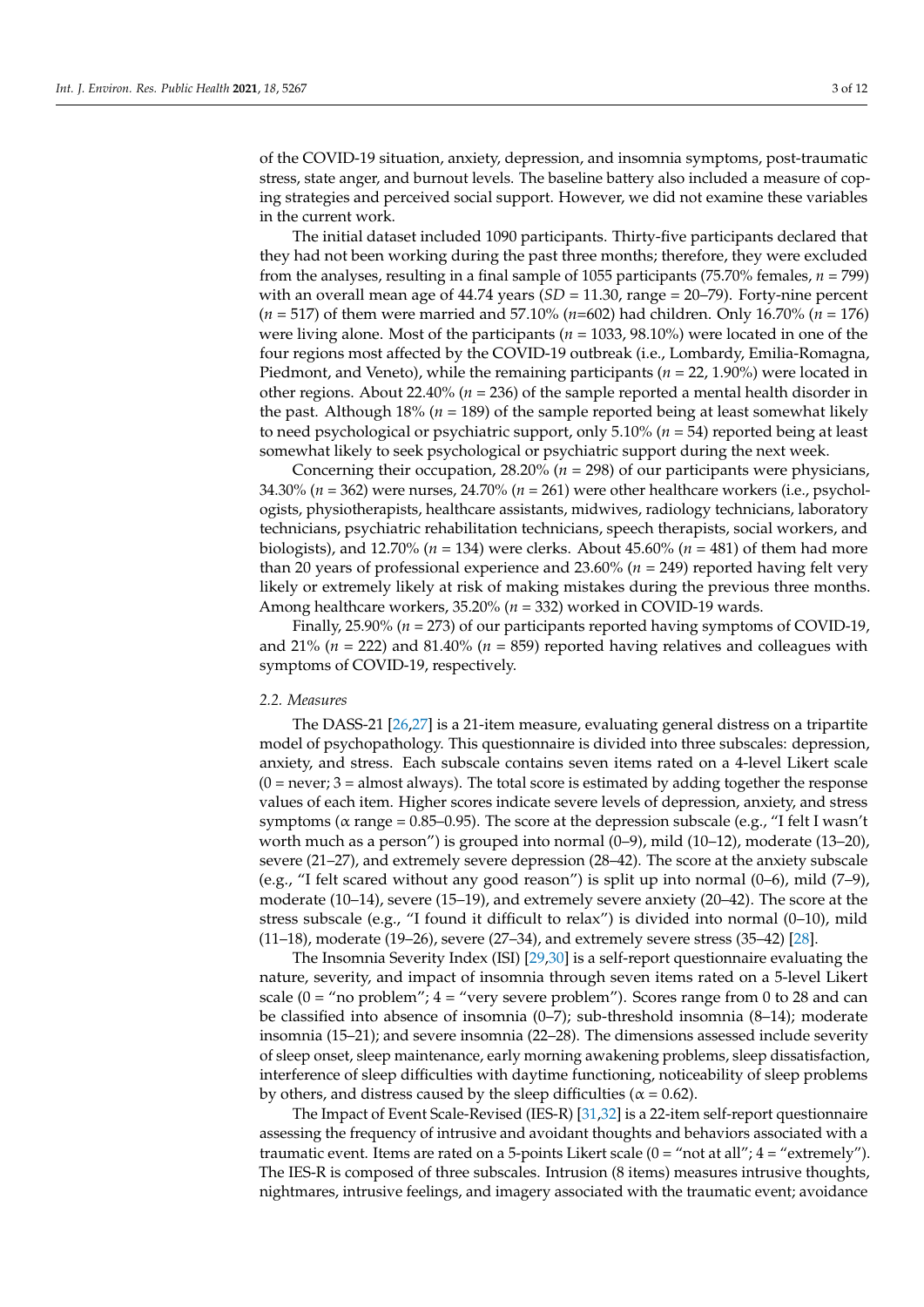(8 items) measures avoidance of feelings, situations, and ideas; hyperarousal (6 items) measures difficulty in concentrating, anger and irritability, psychophysiological arousal upon exposure to reminders, and hypervigilance ( $\alpha$  range = 0.85–0.95).

The State-Trait Anger Expression Inventory-2 (STAXI-2) [\[33](#page-10-19)[,34\]](#page-10-20) is a 57-item selfreport questionnaire measuring five domains of anger: State-Anger, Trait-Anger, Anger Expression-In, Anger Expression-Out, and Anger-Control. Responses are rated on a 4-point Likert scale, ranging from 1 (not at all) to 4 (almost always). In order to measure healthcare workers' acute reaction to the pandemic, we only administered the State-Anger subscale, which is composed of three subscales: Feeling Angry (5 items), Verbal Expression (5 items), and Physical Expression (5 items) ( $\alpha$  range = 0.89–0.94).

The Maslach Burnout Inventory (MBI) [\[35](#page-10-21)[,36\]](#page-11-0) is composed of 22 items divided into three subscales assessing the three components of the burnout syndrome: emotional exhaustion (9 items), depersonalization (5 items), and personal accomplishment (8 items). Each item is rated on a 7-point Likert scale  $(0 = "never"; 6 = "every day") (\alpha range = 0.75{\text -}0.93)$ . For Italian healthcare workers, subscales scores can be classified as follows: the emotional exhaustion subscale scores are divided into low ( $\leq$ 14), medium (15–23), and high ( $\geq$ 24); the depersonalization subscale scores are grouped into low ( $\leq$ 3), medium (4-8), and high ( $\geq$ 9); and the personal accomplishment subscale scores are classified into low  $(\geq 37)$ , medium  $(30-36)$ , and high  $(\leq 29)$  [\[36\]](#page-11-0).

Moreover, we measured how much participants were worried about the possibility that they, their relatives, and their colleagues could become infected by COVID-19. Four items were rated on a 5-point Likert scale  $(1 = "not at all"; 5 = "extremely").$  A total score of worry was obtained by averaging items scores. Higher scores indicate higher levels of worry ( $\alpha$  = 0.86).

Finally, we measured participants' working conditions during the past three months in several areas, including eating, sleeping, working shifts, being isolated, and wearing adequate protective equipment. Seven items were rated on a 5-point Likert scale  $(1 = "not$ at all"; 5 = "very much"). A total score of working conditions was obtained by averaging items scores. Higher scores indicate worse working conditions ( $\alpha = 0.69$ ).

#### *2.3. Statistical Analysis*

Psychological scales were summarized using median and interquartile range (IQR), while categorical variables were reported by means of frequency distribution and percentages. Since psychological scales showed skewed distributions, the Kruskal–Wallis test was applied for comparing scores obtained by different working categories. In the presence of a significant Kruskal–Wallis result (*p* < 0.05), a post-hoc analysis was performed to examine specific categories of interest taken in pairs (Dunn's test was performed followed by Bonferroni's correction for adjusting for multiple testing). The following comparisons were considered relevant for the study: COVID physicians vs. non-COVID physicians; COVID nurses vs. non-COVID nurses; COVID other vs. non-COVID other; COVID physicians vs. COVID nurses; COVID physicians vs. COVID other; non-COVID physicians vs. non-COVID nurses; non-COVID physicians vs. non-COVID other; and clerks were compared with all the aforementioned groups.

## **3. Results**

As listed in Table [1,](#page-4-0) the Kruskal–Wallis test showed a significant difference in the distribution of scores for the different groups in the following variables: Anxiety (*p* < 0.0001) and Stress ( $p = 0.0275$ ) subscales of the DASS-21; ISI total score ( $p < 0.0001$ ); Intrusion (*p* < 0.0001), Avoidance (*p* < 0.0001), and Hyperarousal (*p* = 0.0003) subscales of the IES-R; State-Anger (*p* = 0.0012), Feel like expressing Anger Verbally (*p* < 0.0001), and Feel like expressing Anger Physically (*p* < 0.0001) subscales of the STAXI-2; Emotional Exhaustion (*p* < 0.0001), Depersonalization (*p* < 0.0001), and Personal Accomplishment (*p* < 0.0001) subscales of the MBI; Working conditions (*p* < 0.0001); and Worry (*p* = 0.0403).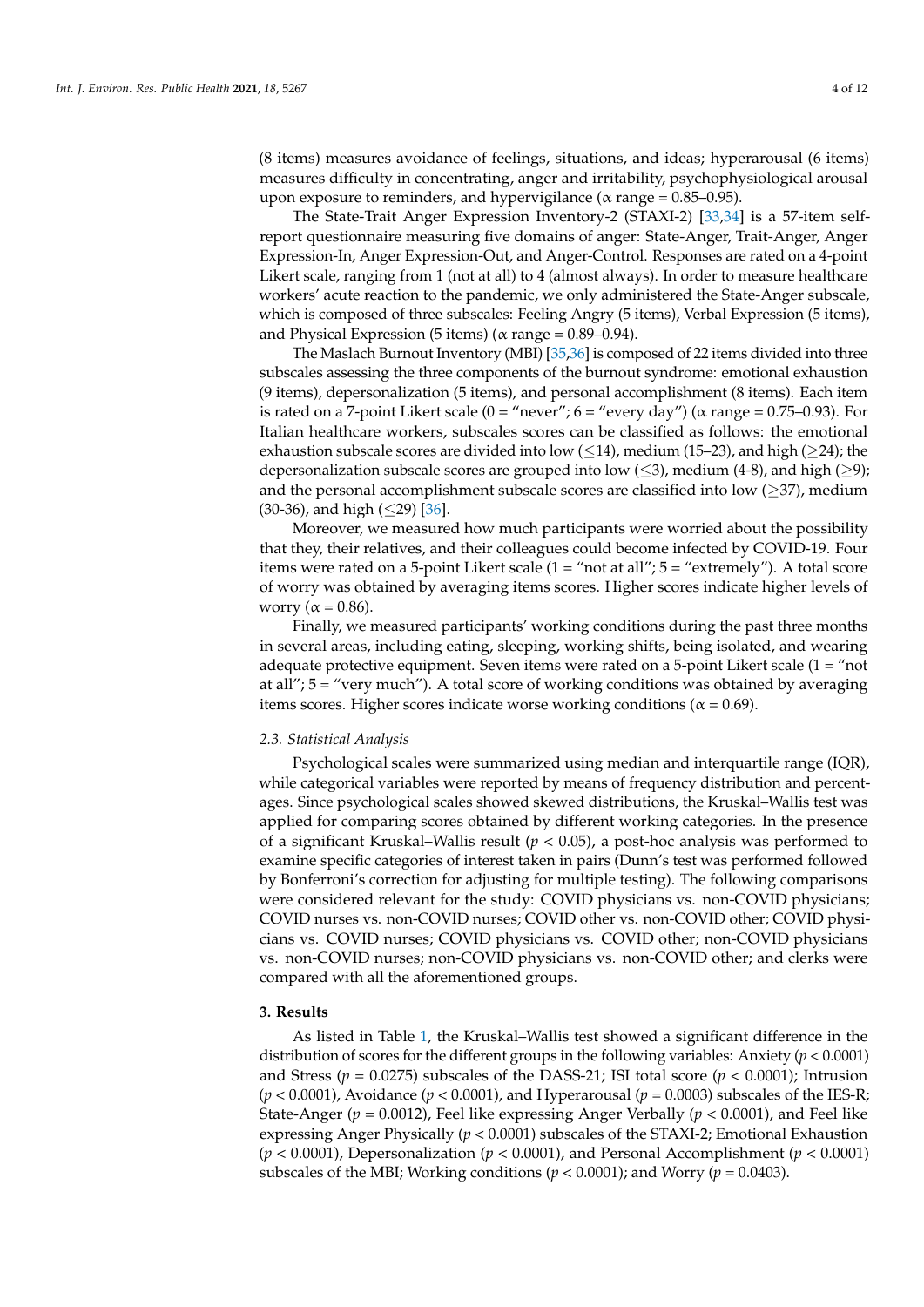<span id="page-4-0"></span>

| Variable                       | Non-COVID<br>Physicians |              | <b>COVID Physicians</b> |                | <b>Non-COVID Nurses</b> |              | <b>COVID Nurses</b> |              | Non-COVID Other |              | <b>COVID Other</b> |              | Clerks |                | <i>v</i> -Value |
|--------------------------------|-------------------------|--------------|-------------------------|----------------|-------------------------|--------------|---------------------|--------------|-----------------|--------------|--------------------|--------------|--------|----------------|-----------------|
|                                | Median                  | <b>IQR</b>   | Median                  | <b>IQR</b>     | Median                  | <b>IQR</b>   | Median              | <b>IQR</b>   | Median          | <b>IQR</b>   | Median             | <b>IQR</b>   | Median | <b>IQR</b>     |                 |
| DASS_Depression                | 6                       | (2,14)       | 8                       | (2,14)         | 8                       | (2,14)       | 8                   | (2,14)       | 6               | (2,12)       | 6                  | (2,12)       | 5      | (2,14)         | 0.1381          |
| DASS_Anxiety                   | 2                       | (0,6.5)      | 2                       | (0,8)          | 5                       | (2,10)       | 6                   | (2,12)       | 3               | (0,6)        | 4                  | (2,12)       |        | (2,8)          | < 0.0001        |
| DASS_Stress                    | 14                      | (8,20)       | 14                      | (10,22)        | 16                      | (6,22)       | 16                  | (8,22)       | 12              | (8,18)       | 14                 | (8,21)       | 14     | (6,20)         | 0.0275          |
| ISI Total score                |                         | (5,10)       | 8                       | (5,10)         | 8.5                     | (6,11.25)    | 10                  | (7,12)       |                 | (5,10)       | 9                  | (5.5, 11)    | 7.5    | (6,11)         | < 0.0001        |
| IES_Intrusion                  | 0.5                     | (0.12, 1.03) |                         | (0.38, 1.38)   | 0.88                    | (0.38, 1.75) |                     | (0.5,2)      | 0.5             | (0.25, 1.12) | 0.88               | (0.5, 1.69)  | 0.62   | (0.25, 1.25)   | < 0.0001        |
| IES Avoidance                  | 0.5                     | (0.12,1)     | 0.75                    | (0.38, 1.12)   | 0.88                    | (0.38, 1.53) | 0.88                | (0.38, 1.59) | 0.62            | (0.12, 1.12) | 0.88               | (0.25, 1.12) | 0.62   | (0.38, 1.22)   | < 0.0001        |
| IES_Hyperarousal               | 0.67                    | (0.29, 1.17) | 0.67                    | (0.33, 1.17)   | 0.83                    | (0.5, 1.83)  | 0.92                | (0.5,2)      | 0.67            | (0.33, 1.17) | 0.83               | (0.25, 1.58) | 0.67   | (0.33, 1.33)   | 0.0003          |
| STAXI_State-Anger              | 16                      | (15,19)      | 18                      | (16,21)        | 16.5                    | (15,22)      | 18                  | (15,24)      | 17              | (15,21)      | 17                 | (16,22)      | 17     | (15,22)        | 0.0012          |
| STAXI_Feeling Angry            | 6                       | (5,8)        |                         | (6,9)          | 6                       | (5,8)        |                     | (5,9)        | 6               | (5,8)        |                    | (5,8)        |        | (5, 8.75)      | 0.0558          |
| STAXI_Verbal Exp.              |                         | (5,6)        |                         | (5,7)          | 5                       | (5,8)        |                     | (5,9)        |                 | (5,7)        | 5                  | (5,7)        |        | (5,7)          | < 0.0001        |
| STAXI_Physical Exp.            | 5                       | (5,5)        | 5                       | (5,5)          | 5                       | (5,5)        |                     | (5,6)        | 5               | (5,5)        | 5                  | (5,5)        |        | (5,5.75)       | < 0.0001        |
| MBI Emotional<br>Exhaustion    | 17                      | (8,29)       | 19                      | (12,29)        | 14                      | (8,31.25)    | 17.5                | (9,30)       | 11              | (6,19)       | 13                 | (6,25)       | 15     | (7,29.75)      | < 0.0001        |
| MBI_Depersonalization          | $\overline{4}$          | (1, 8.25)    | 5.5                     | (3, 11.75)     | 3                       | (0, 8)       | 6                   | (2,10)       |                 | (0,4)        | 3                  | (0,7)        | 2      | (0,6.75)       | < 0.0001        |
| MBI Personal<br>Accomplishment | 39                      | (31, 44)     | 38.5                    | (32.25, 42.75) | 39                      | (34, 44)     | 39                  | (35, 43.75)  | 35              | (26, 42)     | 41                 | (36, 45)     | 25     | (11.25, 36.75) | < 0.0001        |
| Working conditions             | 2.5                     | (2,3.14)     | 3.14                    | (2.6, 3.64)    | 2.67                    | (2.17, 3.3)  | 3.17                | (2.67, 3.64) | 2.33            | (1.86, 2.83) | 2.5                | (2.15,3.17)  | 2.71   | (2.21, 3.33)   | < 0.0001        |
| Worry                          | 4.17                    | (3.83, 4.5)  | 4.33                    | (4.4.57)       | 4.33                    | (4.4.67)     | 4.33                | (4, 4.67)    | 4.33            | (4, 4.5)     | 4.17               | (3.83, 4.5)  | 4.17   | (4, 4.67)      | 0.0403          |

**Table 1.** The Kruskal–Wallis test results.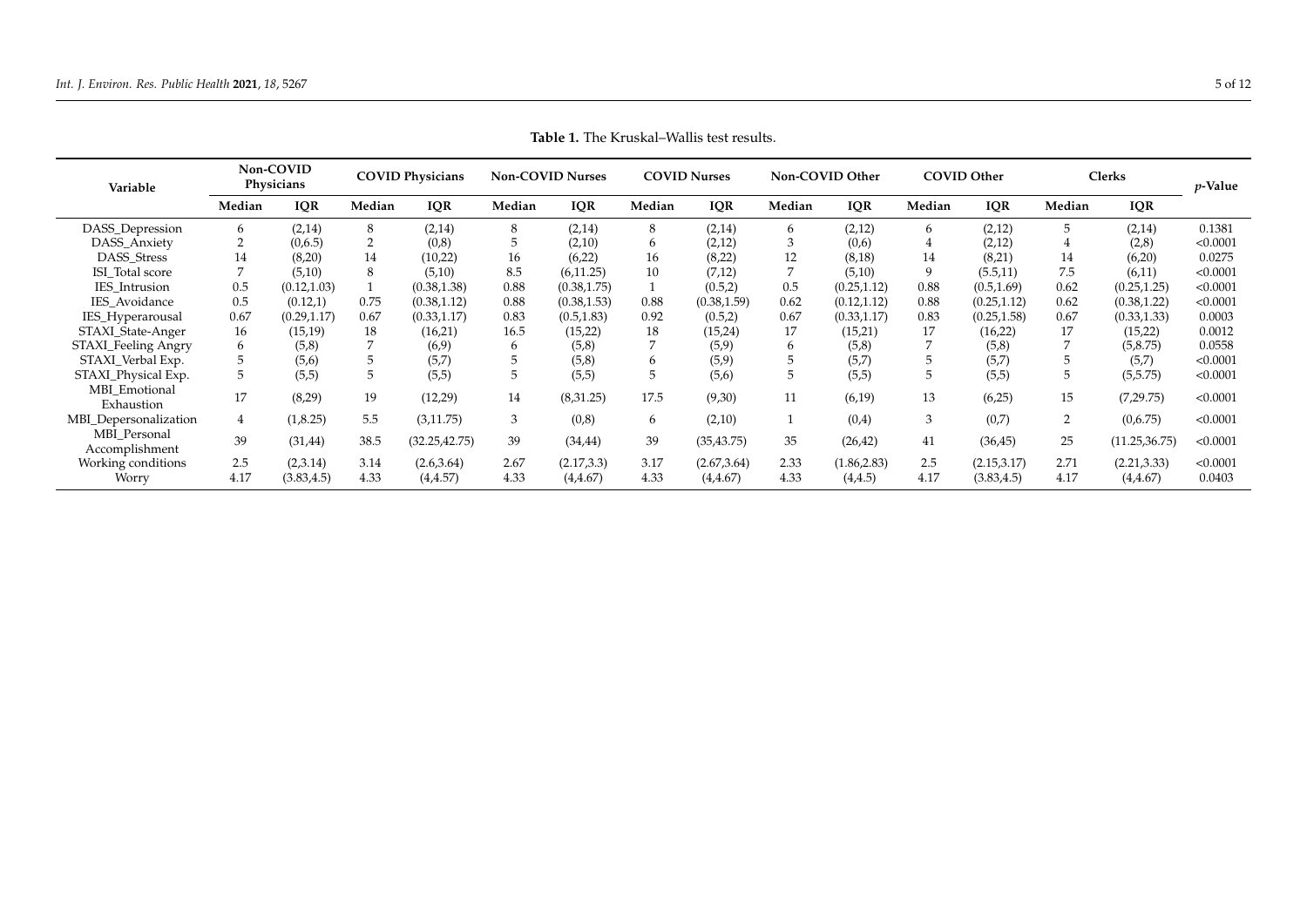# *3.1. Depression, Anxiety, and Stress Symptoms*

With reference to the cut-off values reported in the literature [\[26\]](#page-10-12) (see Table [2\)](#page-6-0), more than 65% of the sample reported normal or mild scores of depression, anxiety, and stress symptoms. However, 12.21% of non-COVID nurses, 12.63% of COVID nurses, and 16.28% of other COVID healthcare workers reported extremely severe anxiety symptoms. Only 1.5% of non-COVID physicians, 4.08% of COVID physicians, 4.13% of other non-COVID healthcare workers, and 4.48% of clerks reported extremely severe anxiety symptoms.

Considering the whole set of scores (see Supplementary Material, Figure S1 for a graphical representation), there was a significant difference in the distribution of anxiety scores between non-COVID nurses and non-COVID physicians (Dunn's test *p* = 0.0019); between non-COVID nurses and other non-COVID healthcare workers (Dunn's test *p* = 0.0017); between COVID nurses and COVID physicians (Dunn's test  $p = 0.0003$ ); and between COVID nurses and clerks (Dunn's test  $p = 0.0328$ ).

#### *3.2. Insomnia Symptoms*

With reference to the cut-off values reported in the literature [\[30\]](#page-10-16), more than 85% of the sample reported absent or sub-threshold insomnia; however, 12.21% of non-COVID nurses and 13.16% of COVID nurses showed moderate insomnia. Only one COVID nurse reported a severe level of insomnia. A total of 1.5% of non-COVID physicians reported moderate insomnia while 5.1% of COVID physicians reported moderate insomnia. None in the "physician" category reported severe levels of insomnia. Considering the whole set of scores, there was a significant difference in the distribution of insomnia scores (see Figure S2) between non-COVID nurses and non-COVID physicians (Dunn's test  $p = 0.0051$ ); between COVID nurses and COVID physicians (Dunn's test  $p = 0.0148$ ); and between COVID nurses and clerks (Dunn's test  $p = 0.0129$ ).

#### *3.3. Post-Traumatic Stress Symptoms*

Considering the whole set of scores, there was a significant difference in the distribution of intrusion, avoidance, and hyperarousal (see Figures S3–S5 respectively) scores between non-COVID nurses and non-COVID physicians ( $p = 0.0009$ ;  $p = 0.0001$ ;  $p = 0.0216$ , respectively); and between non-COVID nurses and other non-COVID healthcare workers (Dunn's test *p* = 0.0011; *p* = 0.0083; *p* = 0.0363, respectively). Moreover, there was a significant difference in the distribution of intrusion scores between COVID physicians and non-COVID physicians (Dunn's test  $p = 0.0047$ ); and between COVID nurses and clerks (Dunn's test  $p = 0.0004$ ). From a purely descriptive perspective, the highest percentage of extremely severe scores was recorded for COVID nurses (5.79%), followed by COVID physicians (5.1%).

# *3.4. State-Anger*

Considering the whole set of scores, there was a significant difference in the distribution of State-Anger scores (see Figure S6) between COVID physicians and non-COVID physicians (Dunn's test  $p = 0.0471$ ). Moreover, there was a significant difference in the distribution of verbal expression of anger (see Figure S7) between COVID nurses and clerks (Dunn's test *p* = 0.0473). There was also a significant difference in the distribution of physical expression of anger (see Figure S8) between COVID nurses and non-COVID nurses (Dunn's test *p* = 0.0167).

#### *3.5. Burnout Symptoms*

With reference to the cut-off values reported in the literature [\[36\]](#page-11-0), more than 28% of the sample reported high levels of emotional exhaustion, except for other non-COVID healthcare workers (19.27%). Actually, post-hoc analysis highlighted a significant difference in the distribution of emotional exhaustion scores (see Figure S9) when comparing other non-COVID healthcare workers to both non-COVID physicians (Dunn's test *p* = 0.0003) and non-COVID nurses (Dunn's test  $p = 0.0021$ ).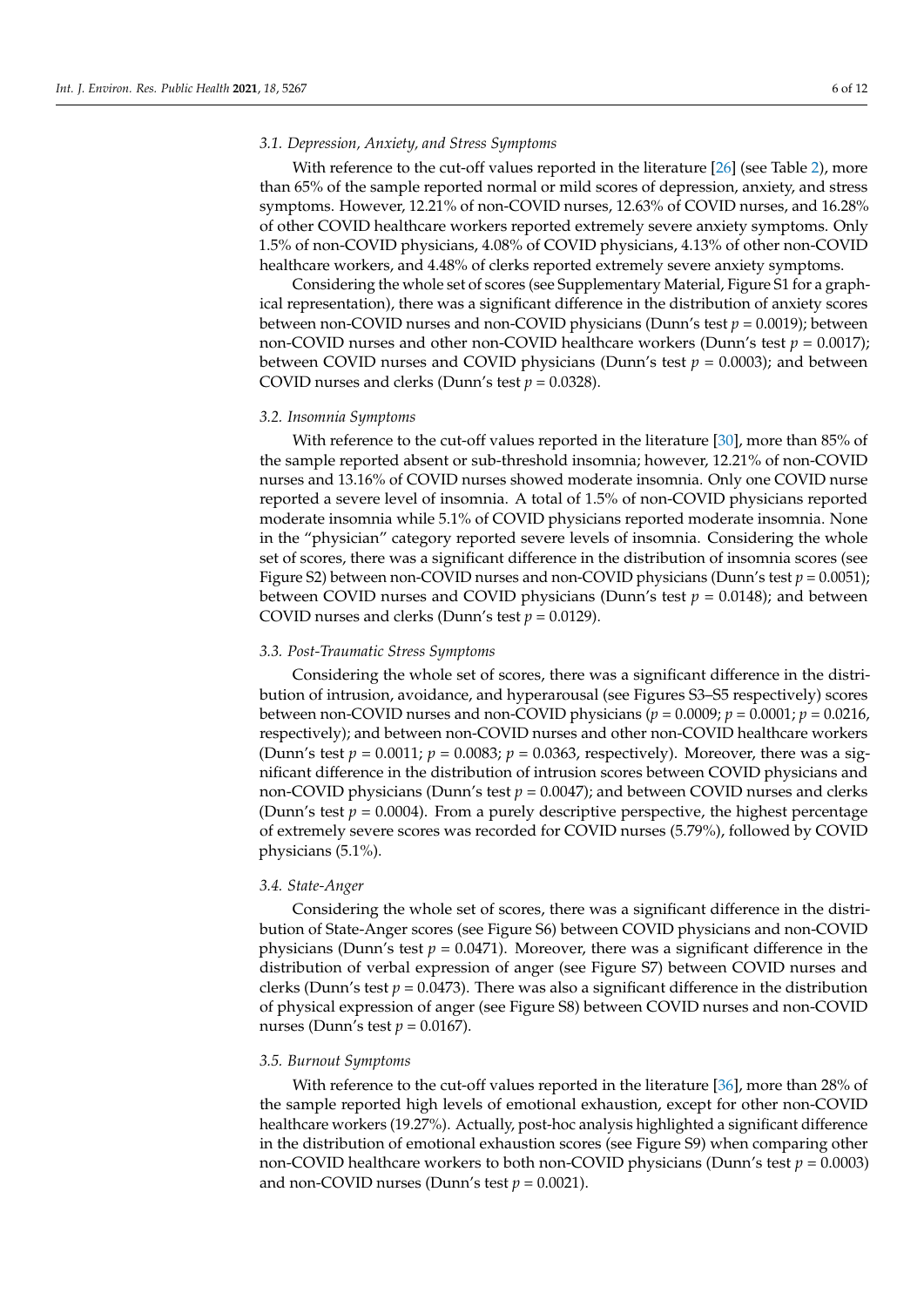<span id="page-6-0"></span>

| Variable                                           | Non-COVID<br>Physicians | <b>COVID Physicians</b> | <b>Non-COVID Nurses</b> | <b>COVID Nurses</b> | Non-COVID Other | <b>COVID Other</b> | <b>Clerks</b> |
|----------------------------------------------------|-------------------------|-------------------------|-------------------------|---------------------|-----------------|--------------------|---------------|
| DASS_Depression                                    |                         |                         |                         |                     |                 |                    |               |
| normal $(0-9)$                                     | 130(65%)                | 56 (57.14%)             | $100(58.14\%)$          | 102 (53.68%)        | 142 $(65.14\%)$ | 26 (60.47%)        | 80 (59.7%)    |
| mild $(10-12)$                                     | $19(9.5\%)$             | 13 (13.27%)             | 18 (10.47%)             | $32(16.84\%)$       | 28 (12.84%)     | $10(23.26\%)$      | 19 (14.18%)   |
| moderate (13-20)                                   | 33 $(16.5\%)$           | 15 (15.31%)             | 33 (19.19%)             | 29 (15.26%)         | $31(14.22\%)$   | $3(6.98\%)$        | $22(16.42\%)$ |
| severe (21–27)                                     | $7(3.5\%)$              | $7(7.14\%)$             | $14(8.14\%)$            | $12(6.32\%)$        | $12(5.5\%)$     | $1(2.33\%)$        | $7(5.22\%)$   |
| extremely severe depression (28–42)                | $11(5.5\%)$             | $7(7.14\%)$             | $7(4.07\%)$             | 15 (7.89%)          | 5(2.29%)        | $3(6.98\%)$        | $6(4.48\%)$   |
| DASS_Anxiety                                       |                         |                         |                         |                     |                 |                    |               |
| normal $(0-6)$                                     | 150 (75%)               | 71 (72.45%)             | $102(59.3\%)$           | 107 (56.32%)        | 168 (77.06%)    | 27 (62.79%)        | 92 (68.66%)   |
| mild $(7-9)$                                       | $15(7.5\%)$             | $8(8.16\%)$             | $9(5.23\%)$             | $19(10\%)$          | $15(6.88\%)$    | $2(4.65\%)$        | 11 $(8.21\%)$ |
| moderate (10-14)                                   | 22 (11%)                | 13 (13.27%)             | 27 (15.7%)              | 25 (13.16%)         | $16(7.34\%)$    | $5(11.63\%)$       | 18 (13.43%)   |
| severe (15-19)                                     | 10(5%)                  | $2(2.04\%)$             | $13(7.56\%)$            | $15(7.89\%)$        | $10(4.59\%)$    | $2(4.65\%)$        | $7(5.22\%)$   |
| extremely severe anxiety (20-42)<br>DASS_Stress    | $3(1.5\%)$              | $4(4.08\%)$             | 21 (12.21%)             | 24 (12.63%)         | $9(4.13\%)$     | 7(16.28%)          | $6(4.48\%)$   |
| normal $(0-10)$                                    | 72 (36%)                | 31 (31.63%)             | 66 (38.37%)             | 65 (34.21%)         | 103 (47.25%)    | 19 (44.19%)        | 56 (41.79%)   |
| mild (11–18)                                       | 77 (38.5%)              | 34 (34.69%)             | 51 $(29.65\%)$          | 60 (31.58%)         | 61 (27.98%)     | $10(23.26\%)$      | 41 $(30.6\%)$ |
| moderate (19–26)                                   | $35(17.5\%)$            | 21 (21.43%)             | $32(18.6\%)$            | $32(16.84\%)$       | 38 (17.43%)     | $10(23.26\%)$      | 24 (17.91%)   |
| severe (27–34)                                     | $13(6.5\%)$             | $7(7.14\%)$             | $16(9.3\%)$             | $22(11.58\%)$       | $15(6.88\%)$    | $2(4.65\%)$        | $9(6.72\%)$   |
| extremely severe stress (35–42)<br>ISI_Total score | $3(1.5\%)$              | $5(5.1\%)$              | $7(4.07\%)$             | $11(5.79\%)$        | $1(0.46\%)$     | $2(4.65\%)$        | $4(2.99\%)$   |
| absence of insomnia (0-7)                          | 119 (59.5%)             | 48 (48.98%)             | 76 (44.19%)             | 58 (30.53%)         | 118 (54.13%)    | 17 (39.53%)        | 67 (50%)      |
| sub-threshold insomnia (8-14)                      | 78 (39%)                | 45 (45.92%)             | 75 (43.6%)              | 106 (55.79%)        | 84 (38.53%)     | 22 (51.16%)        | 58 (43.28%)   |
| moderate insomnia (15-21)                          | $3(1.5\%)$              | $5(5.1\%)$              | 21 (12.21%)             | $25(13.16\%)$       | $16(7.34\%)$    | $3(6.98\%)$        | $9(6.72\%)$   |
| severe insomnia (22-28)                            | $0(0\%)$                | $0(0\%)$                | $0(0\%)$                | $1(0.53\%)$         | $0(0\%)$        | $1(2.33\%)$        | $0(0\%)$      |
| MBI Emotional Exhaustion                           |                         |                         |                         |                     |                 |                    |               |
| low $(\leq 14)$                                    | 85 (42.5%)              | 36 (36.73%)             | 88 (51.16%)             | 71 (37.37%)         | 143 $(65.6\%)$  | 22(51.16%)         | 65 (48.51%)   |
| medium $(15-23)$                                   | 46(23%)                 | 25 (25.51%)             | $21(12.21\%)$           | 52 (27.37%)         | 33 $(15.14\%)$  | $9(20.93\%)$       | 28 (20.9%)    |
| high $($ >24)                                      | 69 (34.5%)              | 37 (37.76%)             | 63 (36.63%)             | 67 (35.26%)         | 42 (19.27%)     | 12 (27.91%)        | 41 $(30.6\%)$ |
| MBI_Depersonalization                              |                         |                         |                         |                     |                 |                    |               |
| $low \left( \leq 4 \right)$                        | 99 (49.5%)              | 29 (29.59%)             | 88 (51.16%)             | 69 (36.32%)         | 151 (69.27%)    | 23 (53.49%)        | 79 (58.96%)   |
| medium $(4-8)$                                     | 51 $(25.5\%)$           | 33 (33.67%)             | 44 (25.58%)             | 62(32.63%)          | $47(21.56\%)$   | $13(30.23\%)$      | 27(20.15%)    |
| high $(\geq)$                                      | 50(25%)                 | 36 (36.73%)             | $40(23.26\%)$           | 59 (31.05%)         | 20(9.17%)       | $7(16.28\%)$       | 28 (20.9%)    |
| MBI_Personal Accomplishment                        |                         |                         |                         |                     |                 |                    |               |
| low $(\geq)37)$                                    | 117 (58.5%)             | 58 (59.18%)             | 104 (60.47%)            | 122 (64.21%)        | 101 (46.33%)    | $30(69.77\%)$      | 34 (25.37%)   |
| medium (30-36)                                     | 45 (22.5%)              | 24 (24.49%)             | 37 (21.51%)             | 42 (22.11%)         | 47 (21.56%)     | 10 (23.26%)        | 24 (17.91%)   |
| high $(\leq 29)$                                   | 38 (19%)                | 16 (16.33%)             | 31 (18.02%)             | 26 (13.68%)         | 70 (32.11%)     | $3(6.98\%)$        | 76 (56.72%)   |

**Table 2.** Distress levels distribution according to the cut-off values reported in the literature.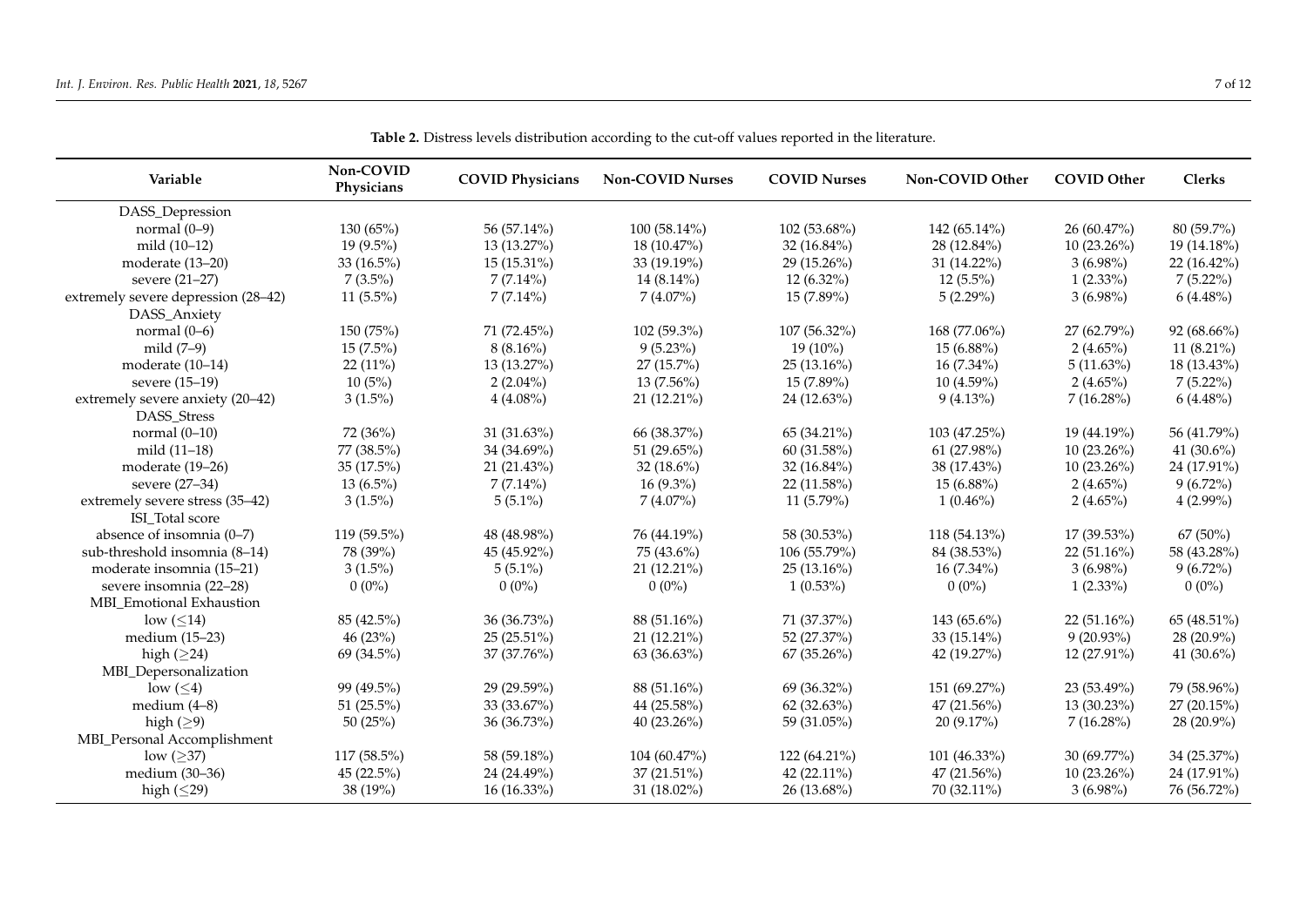More than 50% of the sample reported low levels of depersonalization, except for COVID nurses and physicians, who reported high levels of depersonalization, respectively, in 31.05% and 36.73% of the cases. From the post-hoc analysis, significant differences in the distribution of depersonalization scores (see Figure S10) emerged when comparing COVID physicians to non-COVID physicians (Dunn's test  $p = 0.0061$ ), other COVID healthcare workers (Dunn's test *p* = 0.0101), and clerks (Dunn's test *p* < 0.0001). Moreover, non-COVID physicians differed from other non-COVID healthcare workers (Dunn's test *p* < 0.0001); COVID nurses reported different levels of depersonalization compared to non-COVID nurses (Dunn's test  $p = 0.0273$ ) and clerks; and finally non-COVID nurses differed from other non-COVID healthcare workers (Dunn's test *p* = 0.0024).

More than 58% of the sample reported low levels of reduced personal accomplishment, except for other non-COVID healthcare workers and clerks, who reported high levels of reduced personal accomplishment, respectively, in 32.11% and 56.72% of the cases.

Finally, significant differences in the distribution of personal accomplishment scores (see Figure S11) emerged when comparing clerks to all other categories. Moreover, other non-COVID healthcare workers differed from other COVID healthcare workers (Dunn's test *p* = 0.0011), non-COVID physicians (Dunn's test *p* = 0.0050), and non-COVID nurses (Dunn's test *p* = 0.0022).

#### *3.6. Working Conditions and Worry*

Considering the whole set of scores, significant differences emerged in the distribution of working conditions scores (see Figure S12) when comparing COVID physicians respectively to non-COVID physicians (Dunn's test *p* < 0.0001), other COVID healthcare workers (Dunn's test  $p = 0.0141$ ), and clerks (Dunn's test  $p = 0.0118$ ); moreover COVID nurses reported different working condition scores compared to non-COVID nurses (Dunn's test *p* < 0.0001) and other COVID healthcare workers (Dunn's test *p* = 0.0036); finally differences emerged between non-COVID nurses and other non-COVID healthcare workers (Dunn's test  $p = 0.0011$ ), and between other non-COVID healthcare workers and clerks (Dunn's test  $p = 0.0010$ ). Finally, there was a significant difference in the distribution of worry scores (see Figure S13) between non-COVID nurses and non-COVID physicians (Dunn's test  $p = 0.0250$ .

# **4. Discussion**

The present study investigated short-term psychological consequences of the COVID-19 outbreak in a large sample of Italian healthcare workers. To our knowledge, this is the first study comparing specific subgroups of healthcare workers involved in the management of the pandemic that took into account both their profession and ward (i.e., COVID ward vs. non-COVID ward).

In general, the scores obtained by our sample in depression, anxiety, stress, and insomnia scales can be classified as low according to the cut-off values identified in the literature [\[26](#page-10-12)[,30\]](#page-10-16). However, their burnout levels can be classified as medium and high, especially concerning physicians' and nurses' scores [\[36\]](#page-11-0).

Our findings highlighted significant differences among the different groups of healthcare workers. In general, healthcare workers in COVID wards experienced higher levels of anger, anxiety, insomnia, burnout, and PTSD symptoms compared to those of healthcare workers in non-COVID wards. Moreover, nurses were the group at higher risk, as nurses who worked both in COVID and non-COVID wards experienced higher levels of distress than did the other groups of healthcare workers.

Specifically, both physicians and nurses who worked in COVID wards reported worse working conditions, higher depersonalization symptoms, greater states of anger, and a higher tendency to express it compared to those reported by physicians and nurses who worked in non-COVID wards. Moreover, physicians and nurses who worked in COVID wards reported worse working conditions even compared to other healthcare workers who worked in COVID wards. These results are in line with the literature showing that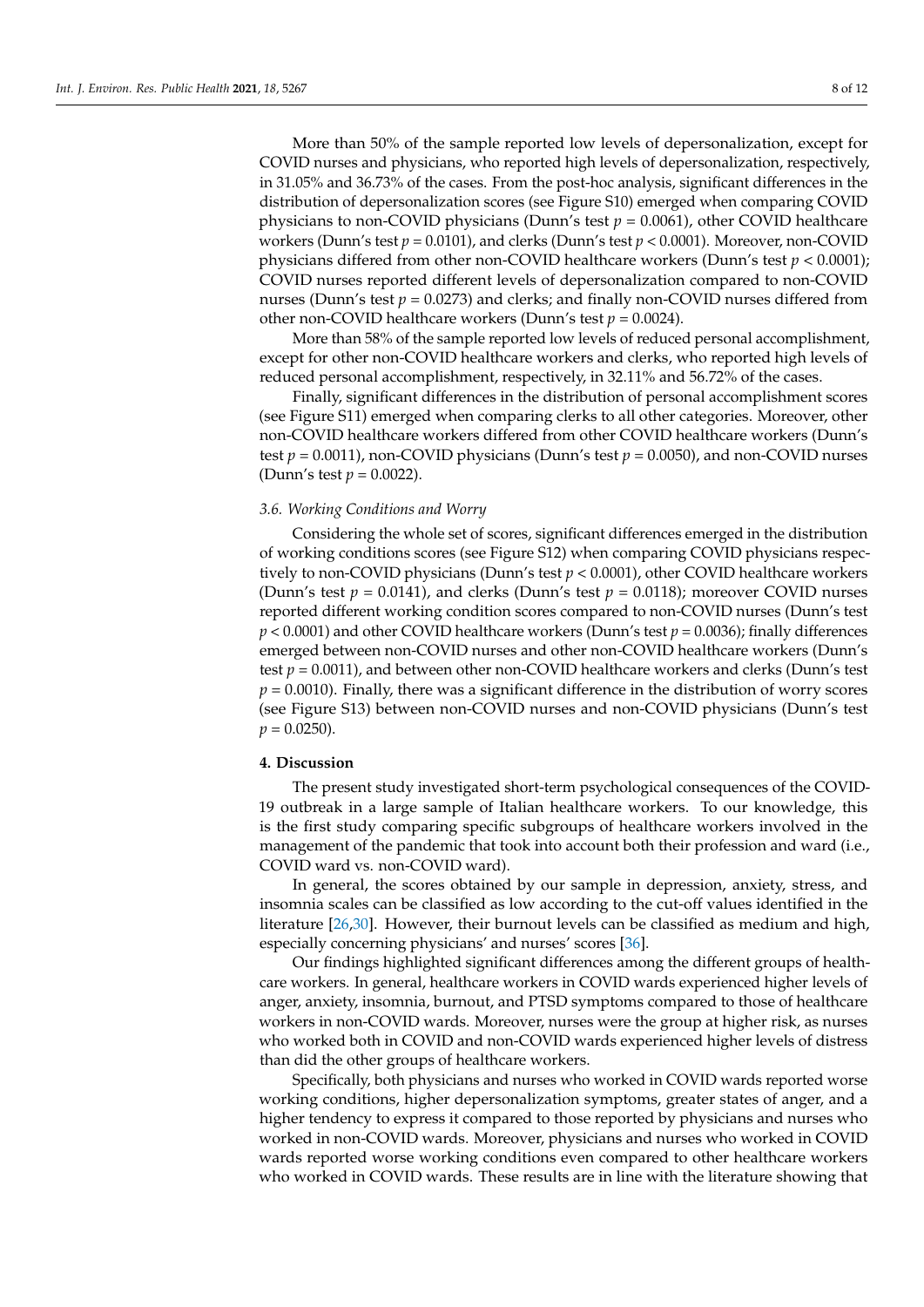working in COVID wards is an independent risk factor for higher levels of anxiety, burnout, insomnia, and PTSD symptoms [\[7](#page-9-6)[,18](#page-10-22)[,19](#page-10-23)[,22](#page-10-7)[,25\]](#page-10-11). Indeed, working in COVID wards entails the risk of contracting the infection and spending several hours under uncomfortable working conditions without taking a break [\[7\]](#page-9-6). Moreover, healthcare workers had to treat a large number of patients with limited resources and little knowledge of the disease, which may have resulted in a sense of helplessness among the professionals.

Furthermore, our results showed that non-COVID nurses reported higher levels of worry and PTSD symptoms than did physicians, but in COVID wards these differences were no longer significant. In general, nurses displayed higher insomnia and anxiety symptoms than did physicians in COVID and non-COVID wards. Furthermore, nurses who worked in non-COVID wards had greater anxiety and PTSD symptoms than did other healthcare workers who worked in non-COVID wards. Consistently, the literature underlines working in nursing staff as a risk factor for higher levels of anxiety, insomnia, and PTSD symptoms [\[5,](#page-9-3)[19,](#page-10-23)[21,](#page-10-24)[37\]](#page-11-1).

The greater distress levels found in nurses can be explained by the longer time spent taking care of patients compared to any other group of healthcare workers. Moreover, they are more frequently exposed to death and patients' pain. This is even accentuated by the absence of their relatives, who are not allowed in the hospital due to COVID-19 restrictions [\[19](#page-10-23)[,38,](#page-11-2)[39\]](#page-11-3). Moreover, the use of protective equipment may be especially relevant to nurses who are frequently in contact with patients and are now prevented from touching distressed and sometimes fatally ill people.

Concerning other healthcare workers, working in COVID wards was associated with higher levels of personal accomplishment compared to working in non-COVID wards, probably because all the healthcare worker who worked in COVID wards felt useful and actively contributing to the health emergency, as also shown in Barello and colleagues' study [\[40\]](#page-11-4). Although other non-COVID healthcare workers seemed to feel less accomplished, they were at lower risk of burnout compared to non-COVID physicians and nurses, probably because they had better working conditions, at least compared to those of nurses.

As far as clerks are concerned, their distress levels did not significantly differ from those of the other groups of healthcare workers who worked in non-COVID wards. Moreover, clerks reported better working conditions, lower distress levels, and lower personal accomplishment compared to the healthcare workers who worked in COVID wards. This is in contrast with a study conducted during the main peak of COVID-19 showing higher levels of anxiety symptoms in nonmedical healthcare workers compared to medical healthcare workers [\[23\]](#page-10-9). However, this difference could be due to the fact that their sample of nonmedical healthcare workers included both allied healthcare professionals and clerical staff.

# **5. Conclusions**

In conclusion, the baseline findings of the "Healthcare workers' wellbeing (Benessere Operatori)" project identified nurses in general and healthcare workers operating in COVID wards as vulnerable categories. Despite the sub-threshold distress scores obtained by our sample, the pandemic placed a heavy burden on healthcare workers and the healthcare system in general. Thus, it is essential to keep their distress levels monitored over time, paying particular attention to high-risk individuals. Consistently, policymakers should allocate funds for preventative interventions for these workers' mental health and reduce mental health stigma in clinical workplaces [\[41\]](#page-11-5).

The present study illustrated a first profile of psychological responses to the COVID-19 situation in Italian healthcare workers. With the analyses of data derived from the next phases of the project, we will link socio-demographic characteristics, job-related variables, perceived social support, and coping strategies with psychological distress in response to the COVID-19 situation to identify risk and protective factors.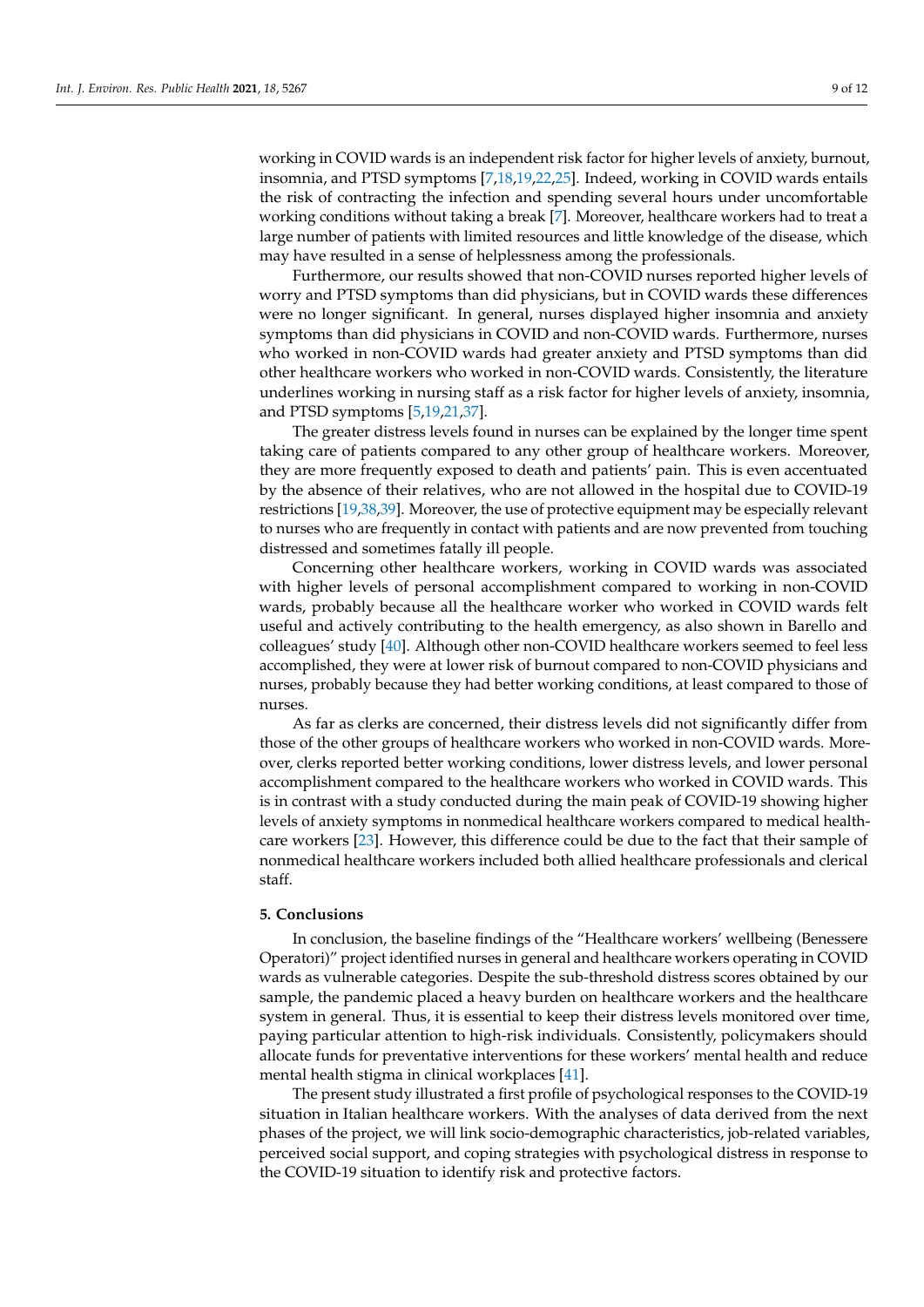Our findings may assist government advisors and hospitals in providing targeted interventions for healthcare professionals in the face of the COVID-19 outbreak in Italy and other countries.

**Supplementary Materials:** The following are available online at [https://www.mdpi.com/article/10](https://www.mdpi.com/article/10.3390/ijerph18105267/s1) [.3390/ijerph18105267/s1,](https://www.mdpi.com/article/10.3390/ijerph18105267/s1) Figure S1: Dunn's test for DASS-21 Anxiety, Figure S2: Dunn's test for ISI TOT, Figure S3: Dunn's test for IES-R Intrusion, Figure S4: Dunn's test for IES-R Avoidance, Figure S5: Dunn's test for IES-R Hyperarousal, Figure S6: Dunn's test for State-Anger, Figure S7: Dunn's test for STAXI Verbal Expression, Figure S8: Dunn's test for STAXI Physical Expression, Figure S9: Dunn's test for MBI Emotional Exhaustion, Figure S10: Dunn's test for MBI Depersonalization, Figure S11: Dunn's test for MBI Personal Accomplishment, Figure S12: Dunn's test for Working Condition, Figure S13: Dunn's test for Worry.

**Author Contributions:** Conceptualization, V.E.D.M., G.P., and E.P.; Data curation, G.P.; Formal analysis, G.P., R.D.P., and E.P.; Investigation, G.P., M.M., P.T., and C.D.P.; Methodology, G.P.; Project administration, V.E.D.M. and E.P.; Supervision, V.E.D.M. and F.M. (Fabio Madeddu); Visualization, G.P. and F.M. (Francesca Milano); Writing—original draft, G.P. and F.M. (Francesca Milano); Writing review and editing, V.E.D.M., R.D.P., and E.P. All authors have read and agreed to the published version of the manuscript.

**Funding:** This research received no external funding.

**Institutional Review Board Statement:** The study was conducted according to the guidelines of the Declaration of Helsinki and approved by the Ethics Committee of the University of Milan-Bicocca (protocol n. 0024531/20), the Ethics Committee of the IRCCS San Raffaele Scientific Institute (protocol n. 109/2020), and the Ethics Committee of the Parma Local Health Authority (protocol n. PG0019826\_2020).

**Informed Consent Statement:** Informed consent was obtained from all subjects involved in the study. Written informed consent was obtained from the participants to publish this paper.

**Data Availability Statement:** Data cannot be shared because participants did not provide written informed consent for it.

**Acknowledgments:** We would like to thank Chiara Brombin and Federica Cugnata for their support with statistical analyses.

**Conflicts of Interest:** The authors declare no conflict of interest.

# **References**

- <span id="page-9-0"></span>1. Cipolotti, L.; Chan, E.; Murphy, P.; van Harskamp, N.; Foley, J.A. Factors contributing to the distress, concerns, and needs of UK Neuroscience health care workers during the COVID-19 pandemic. *Br. J. Med. Psychol.* **2020**, *94*, 536–543. [\[CrossRef\]](http://doi.org/10.1111/papt.12298) [\[PubMed\]](http://www.ncbi.nlm.nih.gov/pubmed/32672411)
- <span id="page-9-5"></span>2. Greenberg, N.; Docherty, M.; Gnanapragasam, S.; Wessely, S. Managing mental health challenges faced by healthcare workers during covid-19 pandemic. *BMJ* **2020**, *368*, m1211. [\[CrossRef\]](http://doi.org/10.1136/bmj.m1211) [\[PubMed\]](http://www.ncbi.nlm.nih.gov/pubmed/32217624)
- <span id="page-9-1"></span>3. Vindegaard, N.; Benros, M.E. COVID-19 pandemic and mental health consequences: Systematic review of the current evidence. *Brain, Behav. Immun.* **2020**, *89*, 531–542. [\[CrossRef\]](http://doi.org/10.1016/j.bbi.2020.05.048) [\[PubMed\]](http://www.ncbi.nlm.nih.gov/pubmed/32485289)
- <span id="page-9-2"></span>4. Preti, E.; Di Mattei, V.; Perego, G.; Ferrari, F.; Mazzetti, M.; Taranto, P.; Di Pierro, R.; Madeddu, F.; Calati, R. The Psychological Impact of Epidemic and Pandemic Outbreaks on Healthcare Workers: Rapid Review of the Evidence. *Curr. Psychiatry Rep.* **2020**, *22*, 43. [\[CrossRef\]](http://doi.org/10.1007/s11920-020-01166-z)
- <span id="page-9-3"></span>5. Carmassi, C.; Foghi, C.; Dell'Oste, V.; Cordone, A.; Bertelloni, C.A.; Bui, E.; Dell'Osso, L. PTSD symptoms in healthcare workers facing the three coronavirus outbreaks: What can we expect after the COVID-19 pandemic. *Psychiatry Res.* **2020**, *292*, 113312. [\[CrossRef\]](http://doi.org/10.1016/j.psychres.2020.113312)
- <span id="page-9-8"></span>6. Evanoff, B.A.; Strickland, J.R.; Dale, A.M.; Hayibor, L.; Page, E.; Duncan, J.G.; Kannampallil, T.; Gray, D.L. Work-Related and Personal Factors Associated with Mental Well-Being During the COVID-19 Response: Survey of Health Care and Other Workers. *J. Med. Internet Res.* **2020**, *22*, e21366. [\[CrossRef\]](http://doi.org/10.2196/21366)
- <span id="page-9-6"></span>7. Sanghera, J.; Pattani, N.; Hashmi, Y.; Varley, K.F.; Cheruvu, M.S.; Bradley, A.; Burke, J.R. The impact of SARS-CoV-2 on the mental health of healthcare workers in a hospital setting—A Systematic Review. *J. Occup. Health* **2020**, *62*, e12175. [\[CrossRef\]](http://doi.org/10.1002/1348-9585.12175)
- <span id="page-9-4"></span>8. Spoorthy, M.S.; Pratapa, S.K.; Mahant, S. Mental health problems faced by healthcare workers due to the COVID-19 pandemic–A review. *Asian J. Psychiatry* **2020**, *51*, 102119. [\[CrossRef\]](http://doi.org/10.1016/j.ajp.2020.102119)
- <span id="page-9-7"></span>9. García-Fernández, L.; Romero-Ferreiro, V.; Padilla, S.; Lahera, G.; Rodriguez-Jimenez, R. Different emotional profile of health care staff and general population during the COVID-19 outbreak. *Psychol. Trauma Theory Res. Pr. Policy* **2021**. [\[CrossRef\]](http://doi.org/10.1037/tra0001024)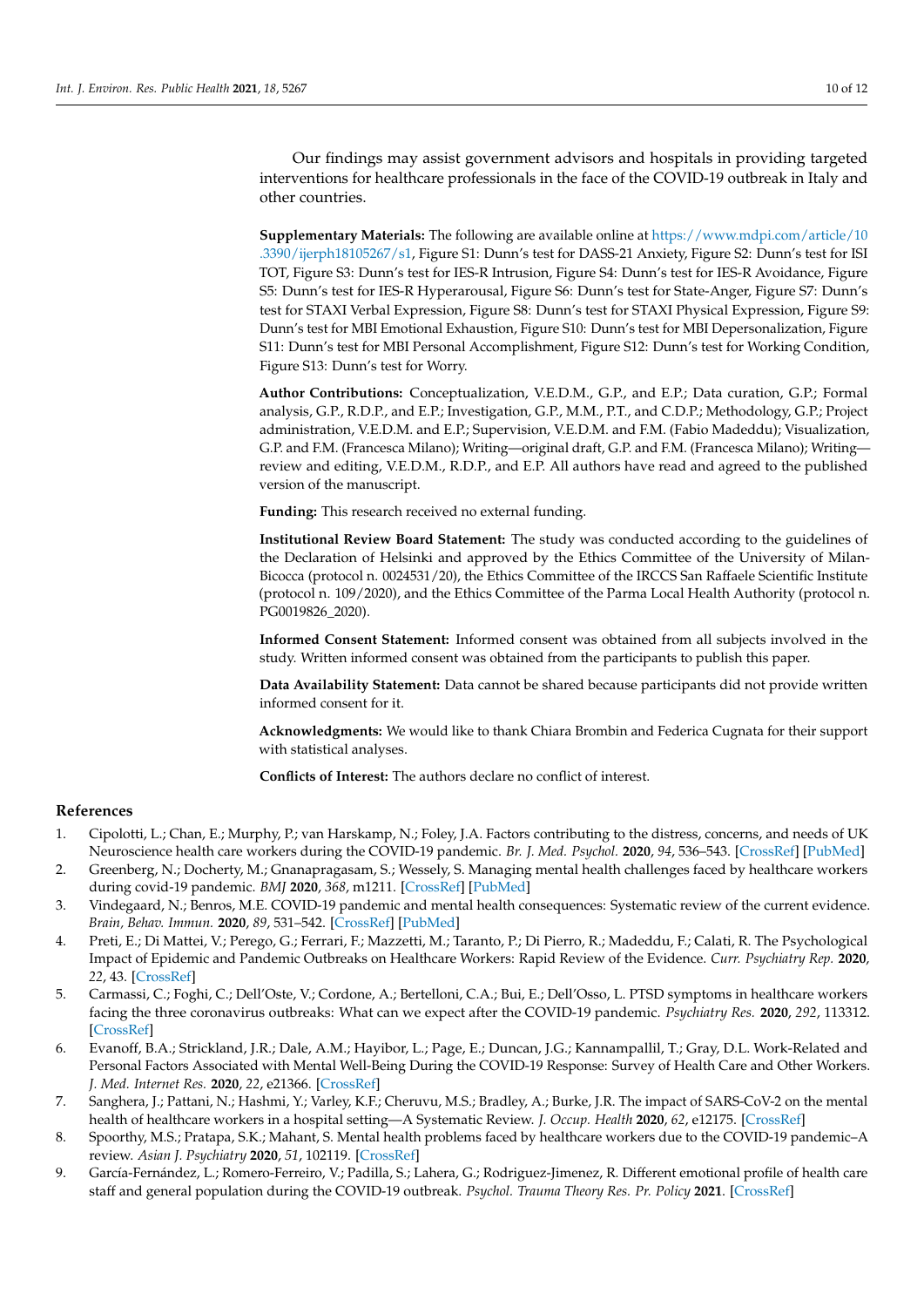- <span id="page-10-0"></span>10. Greenglass, E.R.; Burke, R.J. The relationship between hospital restructuring, anger, hostility and psychosomatics in nurses. *J. Community Appl. Soc. Psychol.* **2000**, *10*, 155–161. [\[CrossRef\]](http://doi.org/10.1002/(SICI)1099-1298(200003/04)10:2<155::AID-CASP558>3.0.CO;2-Q)
- <span id="page-10-1"></span>11. Greenglass, E.R.; Burke, R.J.; Moore, K.A. Reactions to Increased Workload: Effects on Professional Efficacy of Nurses. *Appl. Psychol.* **2003**, *52*, 580–597. [\[CrossRef\]](http://doi.org/10.1111/1464-0597.00152)
- <span id="page-10-2"></span>12. Neto, R.M.D.S.; Benjamim, C.J.R.; Carvalho, P.M.D.M.; Neto, M.L.R. Psychological effects caused by the COVID-19 pandemic in health professionals: A systematic review with meta-analysis. *Prog. Neuro-Psychopharmacol. Biol. Psychiatry* **2021**, *104*, 110062. [\[CrossRef\]](http://doi.org/10.1016/j.pnpbp.2020.110062) [\[PubMed\]](http://www.ncbi.nlm.nih.gov/pubmed/32771337)
- <span id="page-10-3"></span>13. A Gold, J. Covid-19: Adverse mental health outcomes for healthcare workers. *BMJ* **2020**, *369*, m1815. [\[CrossRef\]](http://doi.org/10.1136/bmj.m1815) [\[PubMed\]](http://www.ncbi.nlm.nih.gov/pubmed/32371465)
- <span id="page-10-4"></span>14. D'Ettorre, G.; Ceccarelli, G.; Santinelli, L.; Vassalini, P.; Innocenti, G.P.; Alessandri, F.; Koukopoulos, A.E.; Russo, A.; Tarsitani, L. Post-Traumatic Stress Symptoms in Healthcare Workers Dealing with the COVID-19 Pandemic: A Systematic Review. *Int. J. Environ. Res. Public Health* **2021**, *18*, 601. [\[CrossRef\]](http://doi.org/10.3390/ijerph18020601) [\[PubMed\]](http://www.ncbi.nlm.nih.gov/pubmed/33445712)
- <span id="page-10-8"></span>15. De Kock, J.H.; Latham, H.A.; Leslie, S.J.; Grindle, M.; Munoz, S.-A.; Ellis, L.; Polson, R.; O'Malley, C.M. A rapid review of the impact of COVID-19 on the mental health of healthcare workers: Implications for supporting psychological well-being. *BMC Public Health* **2021**, *21*, 104. [\[CrossRef\]](http://doi.org/10.1186/s12889-020-10070-3) [\[PubMed\]](http://www.ncbi.nlm.nih.gov/pubmed/33422039)
- <span id="page-10-5"></span>16. Young, K.P.; Kolcz, D.L.; O'Sullivan, D.M.; Ferrand, J.; Fried, J.; Robinson, K. Health Care Workers' Mental Health and Quality of Life During COVID-19: Results from a Mid-Pandemic, National Survey. *Psychiatr. Serv.* **2021**, *72*, 122–128. [\[CrossRef\]](http://doi.org/10.1176/appi.ps.202000424)
- <span id="page-10-6"></span>17. Babore, A.; Lombardi, L.; Viceconti, M.L.; Pignataro, S.; Marino, V.; Crudele, M.; Candelori, C.; Bramanti, S.M.; Trumello, C. Psychological effects of the COVID-2019 pandemic: Perceived stress and coping strategies among healthcare professionals. *Psychiatry Res.* **2020**, *293*, 113366. [\[CrossRef\]](http://doi.org/10.1016/j.psychres.2020.113366) [\[PubMed\]](http://www.ncbi.nlm.nih.gov/pubmed/32798932)
- <span id="page-10-22"></span>18. Di Tella, M.; Romeo, A.; Benfante, A.; Castelli, L. Mental health of healthcare workers during the COVID-19 pandemic in Italy. *J. Eval. Clin. Pract.* **2020**, *26*, 1583–1587. [\[CrossRef\]](http://doi.org/10.1111/jep.13444)
- <span id="page-10-23"></span>19. Gorini, A.; Fiabane, E.; Sommaruga, M.; Barbieri, S.; Sottotetti, F.; La Rovere, M.T.; Tremoli, E.; Gabanelli, P. Mental health and risk perception among Italian healthcare workers during the second month of the Covid-19 pandemic. *Arch. Psychiatr. Nurs.* **2020**, *34*, 537–544. [\[CrossRef\]](http://doi.org/10.1016/j.apnu.2020.10.007)
- 20. Morgantini, L.A.; Naha, U.; Wang, H.; Francavilla, S.; Acar, Ö.; Flores, J.M.; Crivellaro, S.; Moreira, D.; Abern, M.; Eklund, M.; et al. Factors contributing to healthcare professional burnout during the COVID-19 pandemic: A rapid turnaround global survey. *PLoS ONE* **2020**, *15*, e0238217. [\[CrossRef\]](http://doi.org/10.1371/journal.pone.0238217)
- <span id="page-10-24"></span>21. Rossi, R.; Socci, V.; Pacitti, F.; Di Lorenzo, G.; Di Marco, A.; Siracusano, A.; Rossi, A. Mental Health Outcomes Among Frontline and Second-Line Health Care Workers During the Coronavirus Disease 2019 (COVID-19) Pandemic in Italy. *JAMA Netw. Open* **2020**, *3*, e2010185. [\[CrossRef\]](http://doi.org/10.1001/jamanetworkopen.2020.10185) [\[PubMed\]](http://www.ncbi.nlm.nih.gov/pubmed/32463467)
- <span id="page-10-7"></span>22. Trumello, C.; Bramanti, S.M.; Ballarotto, G.; Candelori, C.; Cerniglia, L.; Cimino, S.; Crudele, M.; Lombardi, L.; Pignataro, S.; Viceconti, M.L.; et al. Psychological Adjustment of Healthcare Workers in Italy during the COVID-19 Pandemic: Differences in Stress, Anxiety, Depression, Burnout, Secondary Trauma, and Compassion Satisfaction between Frontline and Non-Frontline Professionals. *Int. J. Environ. Res. Public Health* **2020**, *17*, 8358. [\[CrossRef\]](http://doi.org/10.3390/ijerph17228358)
- <span id="page-10-9"></span>23. Tan, B.Y.; Chew, N.W.; Lee, G.K.; Jing, M.; Goh, Y.; Yeo, L.L.; Zhang, K.; Chin, H.-K.; Ahmad, A.; Khan, F.A.; et al. Psychological Impact of the COVID-19 Pandemic on Health Care Workers in Singapore. *Ann. Intern. Med.* **2020**, *173*, 317–320. [\[CrossRef\]](http://doi.org/10.7326/M20-1083)
- <span id="page-10-10"></span>24. Vizheh, M.; Qorbani, M.; Arzaghi, S.M.; Muhidin, S.; Javanmard, Z.; Esmaeili, M. The mental health of healthcare workers in the COVID-19 pandemic: A systematic review. *J. Diabetes Metab. Disord.* **2020**, *19*, 1967–1978. [\[CrossRef\]](http://doi.org/10.1007/s40200-020-00643-9) [\[PubMed\]](http://www.ncbi.nlm.nih.gov/pubmed/33134211)
- <span id="page-10-11"></span>25. Lasalvia, A.; Bonetto, C.; Porru, S.; Carta, A.; Tardivo, S.; Bovo, C.; Ruggeri, M.; Amaddeo, F. Psychological impact of COVID-19 pandemic on healthcare workers in a highly burdened area of north-east Italy. *Epidemiol. Psychiatr. Sci.* **2021**, *30*, 1–28. [\[CrossRef\]](http://doi.org/10.1017/S2045796020001158) [\[PubMed\]](http://www.ncbi.nlm.nih.gov/pubmed/33331255)
- <span id="page-10-12"></span>26. Lovibond, S.H.; Lovibond, P.F. *Manual for the Depression Anxiety & Stress Scales*, 2nd ed.; Psychology Foundation: Sydney, Australia, 1995.
- <span id="page-10-13"></span>27. Bottesi, G.; Ghisi, M.; Altoè, G.; Conforti, E.; Melli, G.; Sica, C. The Italian version of the Depression Anxiety Stress Scales-21: Factor structure and psychometric properties on community and clinical samples. *Compr. Psychiatry* **2015**, *60*, 170–181. [\[CrossRef\]](http://doi.org/10.1016/j.comppsych.2015.04.005)
- <span id="page-10-14"></span>28. Lovibond, P.F.; Lovibond, S.H. The structure of negative emotional states: Comparison of the Depression Anxiety Stress Scales (DASS) with the Beck Depression and Anxiety Inventories. *Behav. Res. Ther.* **1995**, *33*, 335–343. [\[CrossRef\]](http://doi.org/10.1016/0005-7967(94)00075-U)
- <span id="page-10-15"></span>29. Morin, C.M. *Insomnia, Psychological Assessment and Management*; Guilford Press: New York, NY, USA, 1993.
- <span id="page-10-16"></span>30. Castronovo, V.; Galbiati, A.; Marelli, S.; Brombin, C.; Cugnata, F.; Giarolli, L.; Anelli, M.M.; Rinaldi, F.; Ferini-Strambi, L. Validation study of the Italian version of the Insomnia Severity Index (ISI). *Neurol. Sci.* **2016**, *37*, 1517–1524. [\[CrossRef\]](http://doi.org/10.1007/s10072-016-2620-z)
- <span id="page-10-17"></span>31. Weiss, D.S.; Marmar, C.R. Impact of Event Scale—Revised. In *Assessing Psychological Trauma and PTSD—A Practitioner's Handbook*; Wilson, J.P., Keane, T.M., Eds.; Guilford Press: New York, NY, USA, 1997; pp. 399–411.
- <span id="page-10-18"></span>32. Pietrantonio, F.; De Gennaro, L.; Di Paolo, M.C.; Solano, L. The Impact of Event Scale: Validation of an Italian Version. *J. Psychosom. Res.* **2003**, *55*, 389–393. [\[CrossRef\]](http://doi.org/10.1016/S0022-3999(02)00638-4)
- <span id="page-10-19"></span>33. Spielberger, C.D. *State-Trait Anger Expression Inventory-2 (STAXI-2)*; Professional Manual; Psychological Assessment Resources: Tampa, FL, USA, 1999.
- <span id="page-10-20"></span>34. Spielberger, C.D. *STAXI-2. State-Trait Anger Expression Inventory-2*, 2nd ed.; Versione e Adattamento Italiano a Cura Di Comunian AL; Giunti Psychometrics: Florence, Italy, 2004.
- <span id="page-10-21"></span>35. Maslach, C.; Jackson, S.E. The measurement of experienced burnout. *J. Organ. Behav.* **1981**, *2*, 99–113. [\[CrossRef\]](http://doi.org/10.1002/job.4030020205)